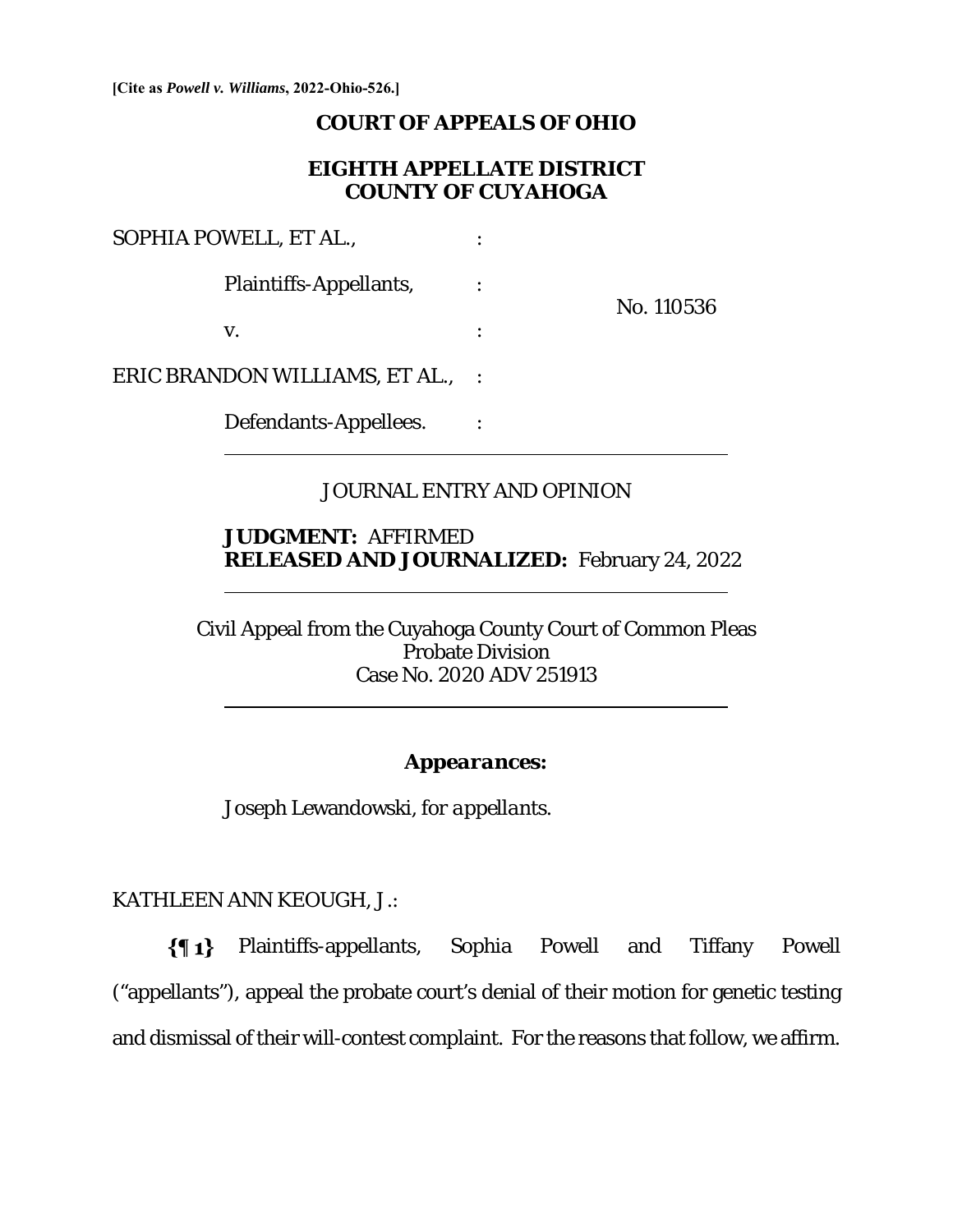Larry Williams ("decedent") died, testate, on August 14, 2019. The decedent's Last Will and Testament, dated May 29, 2018 (hereinafter "will"), specified that he had four children — defendant-appellee, Eric Brandon Williams ("Williams"), who is an adult, and three minor-aged children. The will appointed Williams to serve as executor and identified him as the sole primary beneficiary of the decedent's estate. The will further designated the decedent's minor children and Williams's children, if any, as contingent beneficiaries.

On September 26, 2019, Williams applied to the probate court to probate the decedent's will and to administer his estate. As part of that application, Williams identified appellants as the decedent's "alleged daughters." The probate court subsequently appointed Williams as executor and issued him letters of authority to administer the estate.

 $\{\P_4\}$  On May 21, 2020, appellants filed an action contesting the decedent's will, contending that they were the decedent's daughters and alleging that the decedent lacked testamentary capacity to execute the will or was under undue influence and duress by Williams in executing the will. As such, appellants requested that the probate court set aside the will, declare that the decedent died intestate, and award them a share of the decedent's estate. Appellants further requested that if Williams contested that appellants were, in fact, the decedent's natural-born children, that the court order genetic testing of Williams or that the decedent's remains be exhumed for genetic testing. Williams filed an answer, denying the allegations, including that appellants are the decedent's daughters.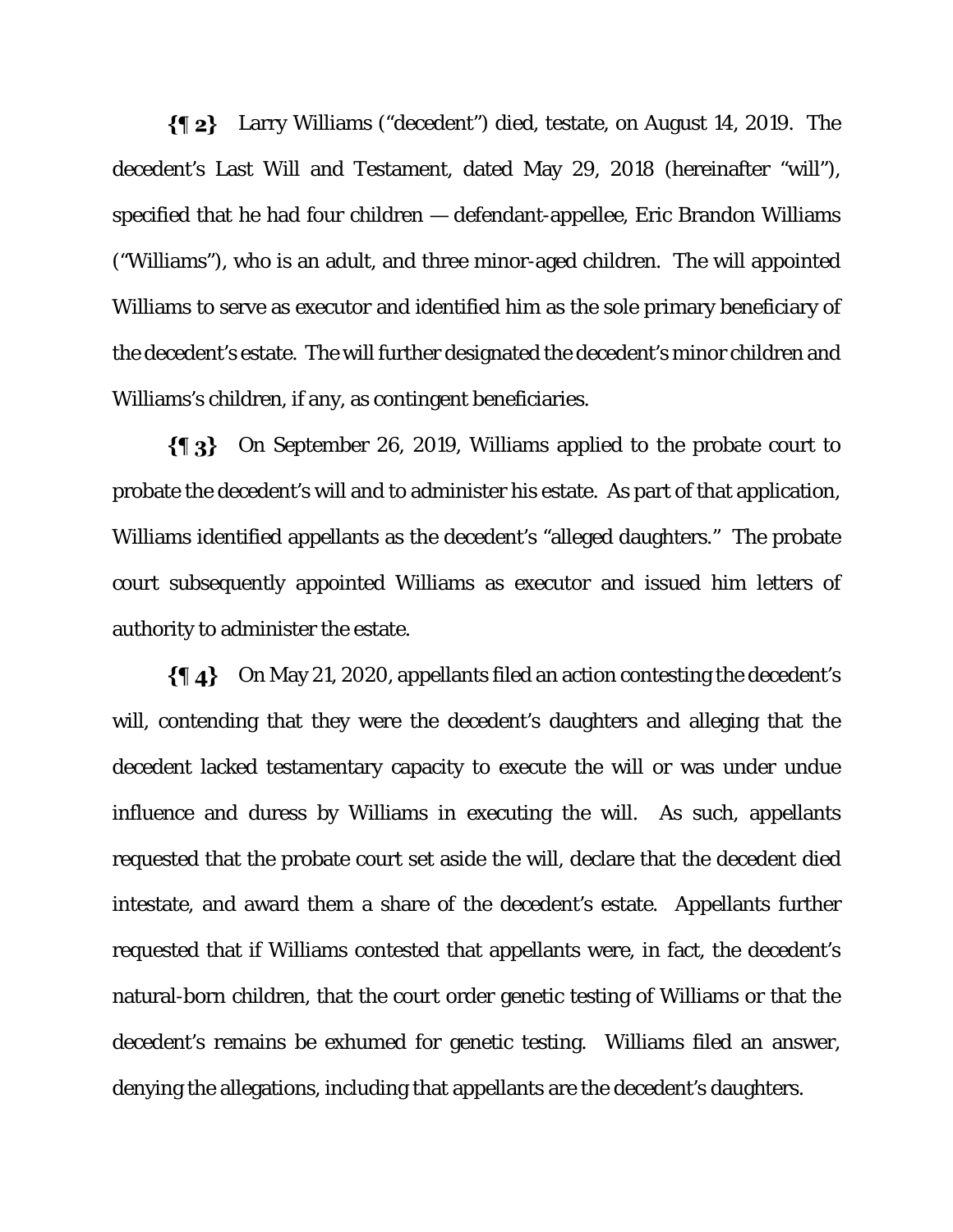After several pretrials and discovery, appellants filed a motion for genetic testing to determine whether they are, in fact, the decedent's natural-born children. The motion requested that the court order DNA genetic testing on Williams and sought permission to request the voluntary consent of their mother and the decedent's brother to submit to DNA genetic testing. Appellants asserted that as their "first step" in contesting the decedent's will, they must establish that they are the biological children of the decedent. They claimed that in addition to an affidavit from their mother, birthday cards from the decedent, "beneficiary designations," and their inclusion in the decedent's obituary, the genetic testing would conclusively prove that they are the decedent's children. Appellants generally asserted that "illegitimate children" are entitled to inherit under the laws of intestate succession and any deprivation of that right violates the Equal Protection Clause. Appellants appeared to argue that the trial court's failure to order genetic testing would violate their constitutional right to equal protection under the law.

Williams did not file any opposition to appellants' motion, and the probate court did not conduct a hearing.

 $\{ \P\}$ On April 29, 2021, the probate court denied appellants' motion for genetic testing, concluding that it lacked jurisdiction over any parentage action pursuant to R.C. 3111.381 because the statute of limitations in determining the existence or nonexistence of a parent-child relationship had expired. Consequently, the court determined that because the appellants are not "interested persons" as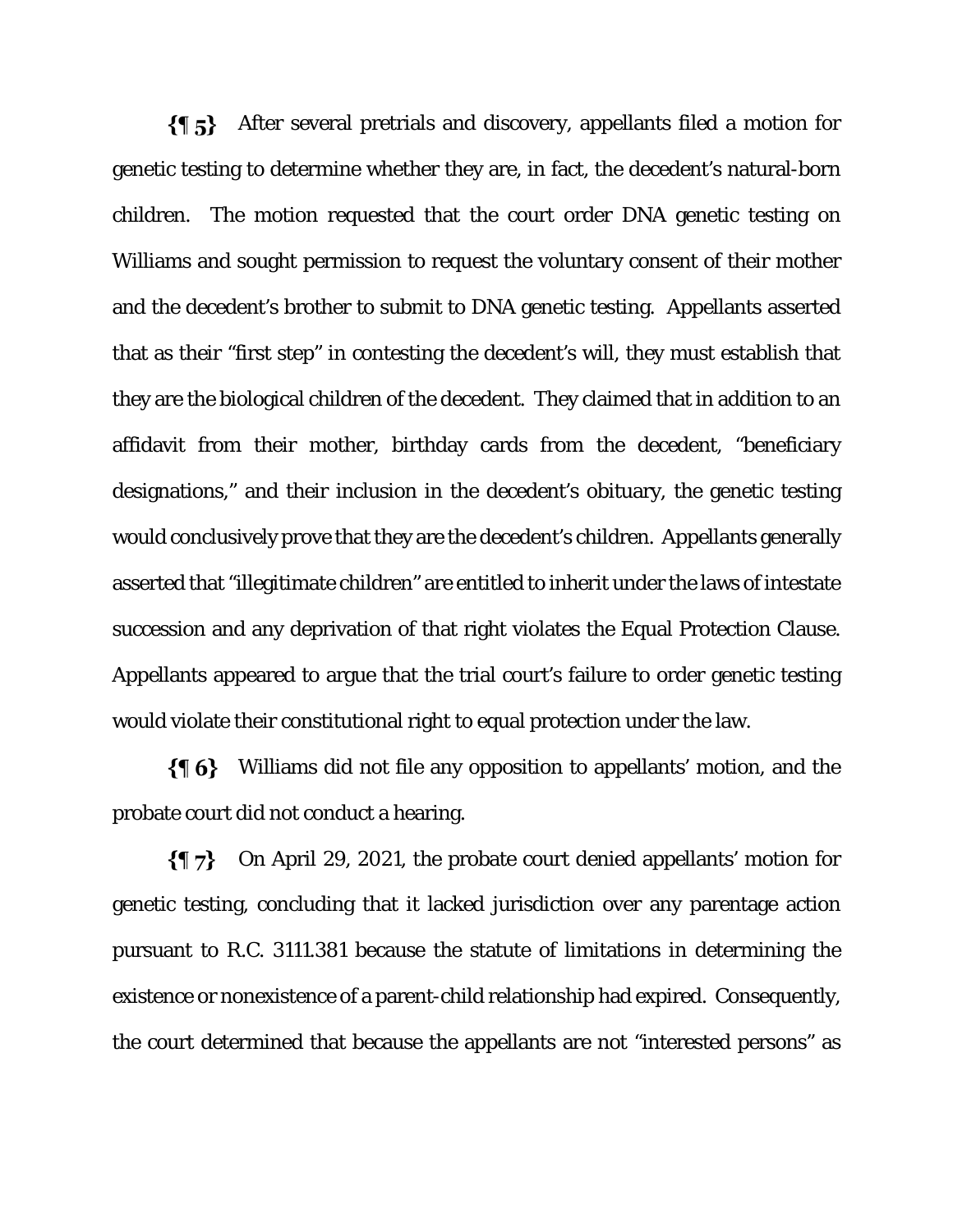required under R.C. 2107.71(A), they lacked standing to contest the decedent's will.

Accordingly, the court dismissed appellants' complaint.

 $\{\P 8\}$  Appellants now appeal, raising the following sole assignment of error:

Ohio's statutory scheme denying an illegitimate child who is now an adult, (over 23), the right to inherit by intestate succession from the child's natural father unless the natural father has married the mother, the illegitimate child has been acknowledged in a court proceeding by the natural father[,] or the illegitimate child has been adopted by the natural father constitutes a violation of the [Fourteenth] Amendment's guarantee to the "Equal Protection of the Laws."

# **I. Appeal1**

Appellants raise a constitutional argument challenging Ohio's statutory scheme regarding adult illegitimate children (i.e., natural-born children), and their ability to initiate proceedings to recognize a parent-child relationship after the alleged father's death for the purpose of inheriting under the laws of intestate succession.

 $\{\P$  10} It is well established that a party cannot raise a constitutional issue for the first time on appeal. *See State v. Awan*, 22 Ohio St.3d 120, 489 N.E.2d 277 (1986), syllabus ("Failure to raise at the trial court level the issue of the constitutionality of a statute or its application, which issue is apparent at the time of trial, constitutes a waiver and therefore need not be heard for the first time on appeal.") Moreover, even if appellants had properly raised and argued the

<sup>&</sup>lt;sup>1</sup> The appellants' brief contains facts that are not included in the appellate record. This court will only review those facts that can be found in the appellate record. Although the trial court conducted multiple pretrials, appellants have not provided any transcript of those proceedings to this court.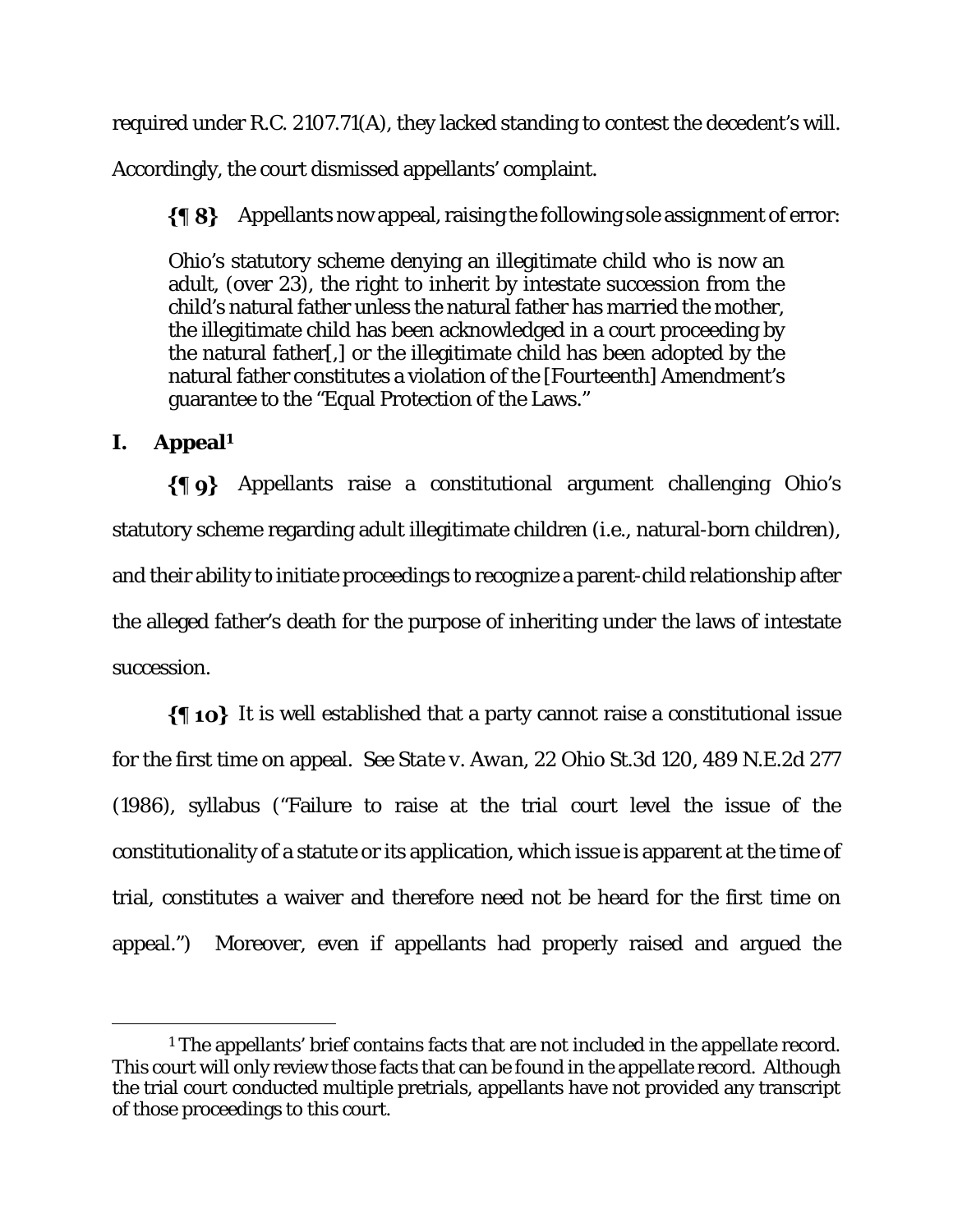constitutional issue with the probate court, this case can be decided without reaching the constitutional issue. Reviewing courts should avoid reaching constitutional issues "when 'other issues are apparent in the record which will dispose of the case on its merits.'" *In re D.S*., 152 Ohio St.3d 109, 2017-Ohio-8289, 93 N.E.3d 937, ¶ 7, quoting *Greenhills Home Owners Corp. v. Greenhills*, 5 Ohio St.2d 207, 212, 215 N.E.2d 403 (1966); *State v. Talty*, 103 Ohio St.3d 177, 2004- Ohio-4888, 814 N.E.2d 1201, ¶ 9.

Although appellants generally argued in the probate court that denying a natural-born child her right to inherit under intestate succession violates the constitutional right of equal protection under the law, they failed to set forth specific challenges to Ohio's Parentage scheme, including its statute of limitations to bring such an action, and how Ohio's statutory scheme deprives appellants equal protection under the law. Accordingly, because appellants did not raise the equal protection issues in the probate court that they now raise on appeal, those arguments are waived for purposes of appeal.

Nevertheless, the Ohio Supreme Court has previously determined that Ohio's statutory scheme, which only allows natural-born children to inherit from their natural fathers under certain circumstances, is constitutional and does not violate natural born children's rights to equal protection of the law as guaranteed by the Fourteenth Amendment or Article I, Section 2, of the Ohio Constitution. *White v. Randolph*, 59 Ohio St.2d 6, 11, 391 N.E.2d 333 (1979); *Brookbank v. Gray*, 74 Ohio St.3d 279, 287, 658 N.E.2d 724 (1996) (differentiating the equal protection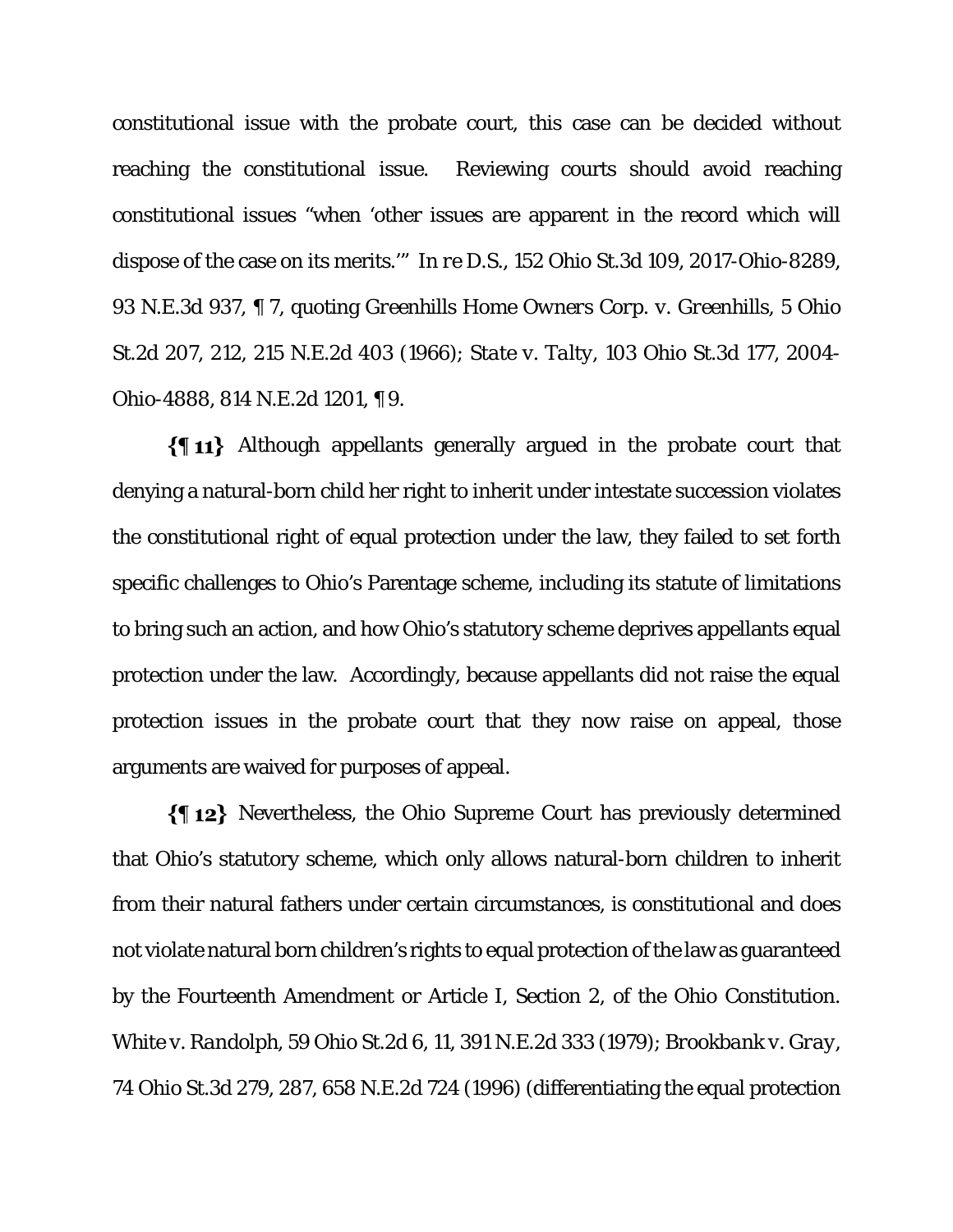analysis regarding illegitimate rights in wrongful death actions and those in inheritance cases — "Even if the Parentage Act were interpreted to preclude illegitimate children from claiming inheritance rights from and through their natural fathers absent an adjudication of paternity *inter vivos*, it is clear that the Ohio intestate succession scheme would nevertheless be constitutional."); *Rushford v. Caines*, 10th Dist. Franklin No. 00AP-1072, 2001 Ohio App. LEXIS 1512, 9-10 (Mar. 30, 2001).

#### **II. Probate Court's Jurisdiction**

Appellants focus their appeal on the constitutional challenges to Ohio's statutory scheme regarding illegitimate children, but do not make any specific argument challenging the probate court's denial of their motion for genetic testing or dismissal of their will contest complaint. Nevertheless, we find no error.

 $\{\{\,\,\,\,\,\,\}\}$  Although appellants brought this matter as a will-contest action, it morphed into a parentage action when appellants requested that the probate court order Williams and other nonparty individuals to submit to genetic testing. The probate court, in its well-written opinion, properly dismissed the complaint, finding that it lacked jurisdiction to proceed.

 $\{\{\,\,\,\,\,\}\}$  It is well-settled that proceedings in probate court are restricted to those actions permitted by statute and by the Constitution because the probate court is a court of limited jurisdiction. *Corron v. Corron*, 40 Ohio St.3d 75, 531 N.E.2d 708 (1988), paragraph one of the syllabus, citing *Schucker v. Metcalf*, 22 Ohio St.3d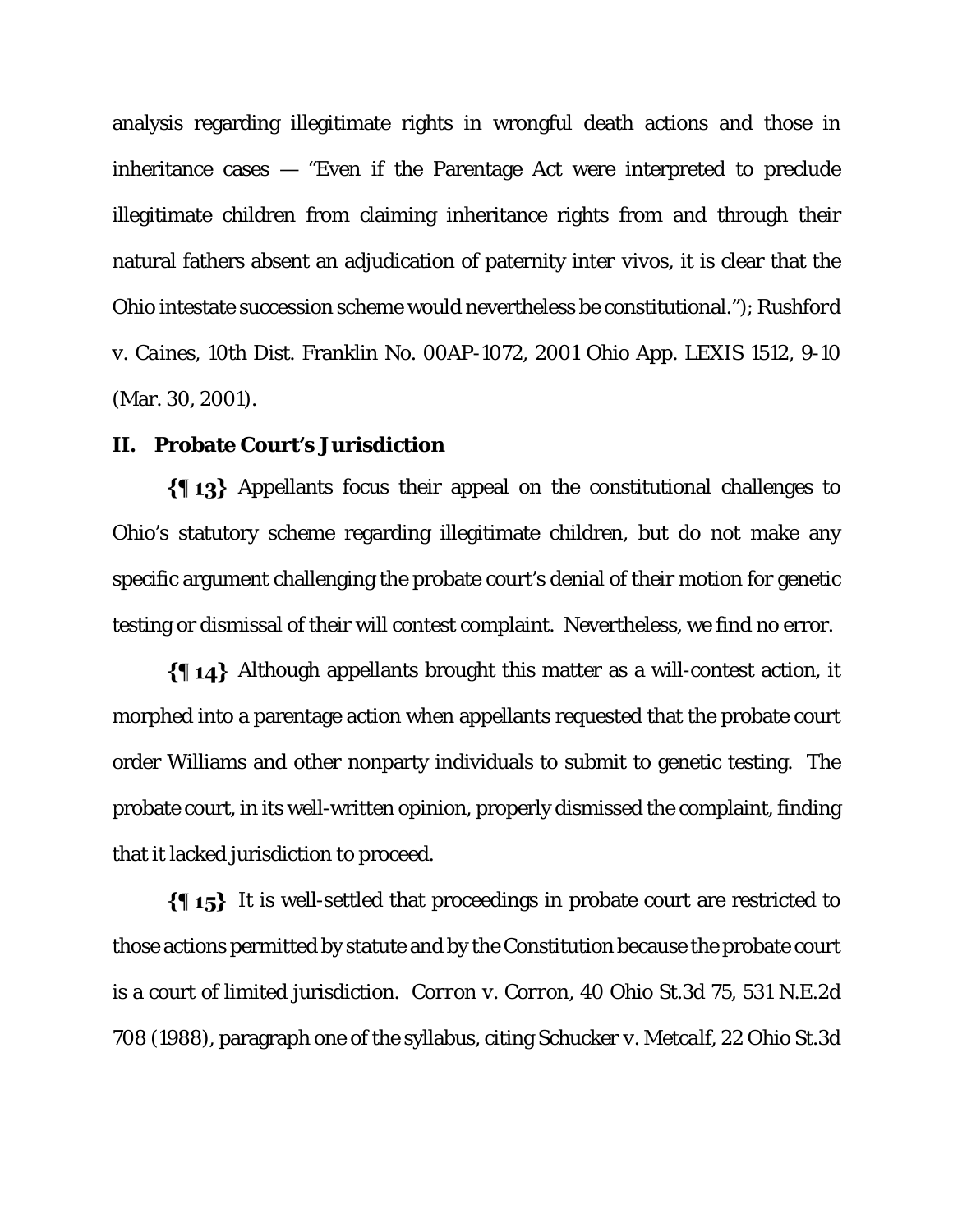33, 488 N.E.2d 210 (1986). Pursuant to R.C. 2101.24(A)(1)(p), the probate court is vested with exclusive jurisdiction involving will-contest actions.

 $\{ \{ \phi\} \}$  Additionally, the probate court retains jurisdiction to determine the existence of a parent-child relationship in certain circumstances.<sup>2</sup> When the alleged father is deceased, the probate court retains jurisdiction of a parentage action under R.C. 3111.381(E). That statute provides that

[i]f the alleged father of the child is deceased and proceedings for the probate of the estate of the alleged father have been or can be commenced, the court with the jurisdiction over the probate proceedings shall retain jurisdiction to determine the existence or nonexistence of a parent and child relationship between the alleged father and any child.

 $\{\P\$  17} In this case, the alleged father has a pending estate action subject to the jurisdiction of the probate court. Accordingly, under R.C. Chapter 3111, the probate court could also retain jurisdiction to determine the existence or nonexistence of a parent and child relationship between the decedent and appellants, if properly commenced.

## **A. Will Contest Action**

 $\{\{\,\,\}\,3\}$  Only a person with standing can bring an action or continue to prosecute an action. *State ex rel. Dallman v. Franklin Cty. Court of Common Pleas*, 35 Ohio St.2d 176, 178, 298 N.E.2d 515 (1973). Under to R.C. 2107.71(A), a party challenging the will of a decedent must be a "person interested" in the will. A

<sup>2</sup>Under R.C. 2105.25, a probate court also has authority to review and determine actions by a man alleging himself to the father of an adult child (a person over the age of 23). This statute does not apply in this case because the alleged father is deceased.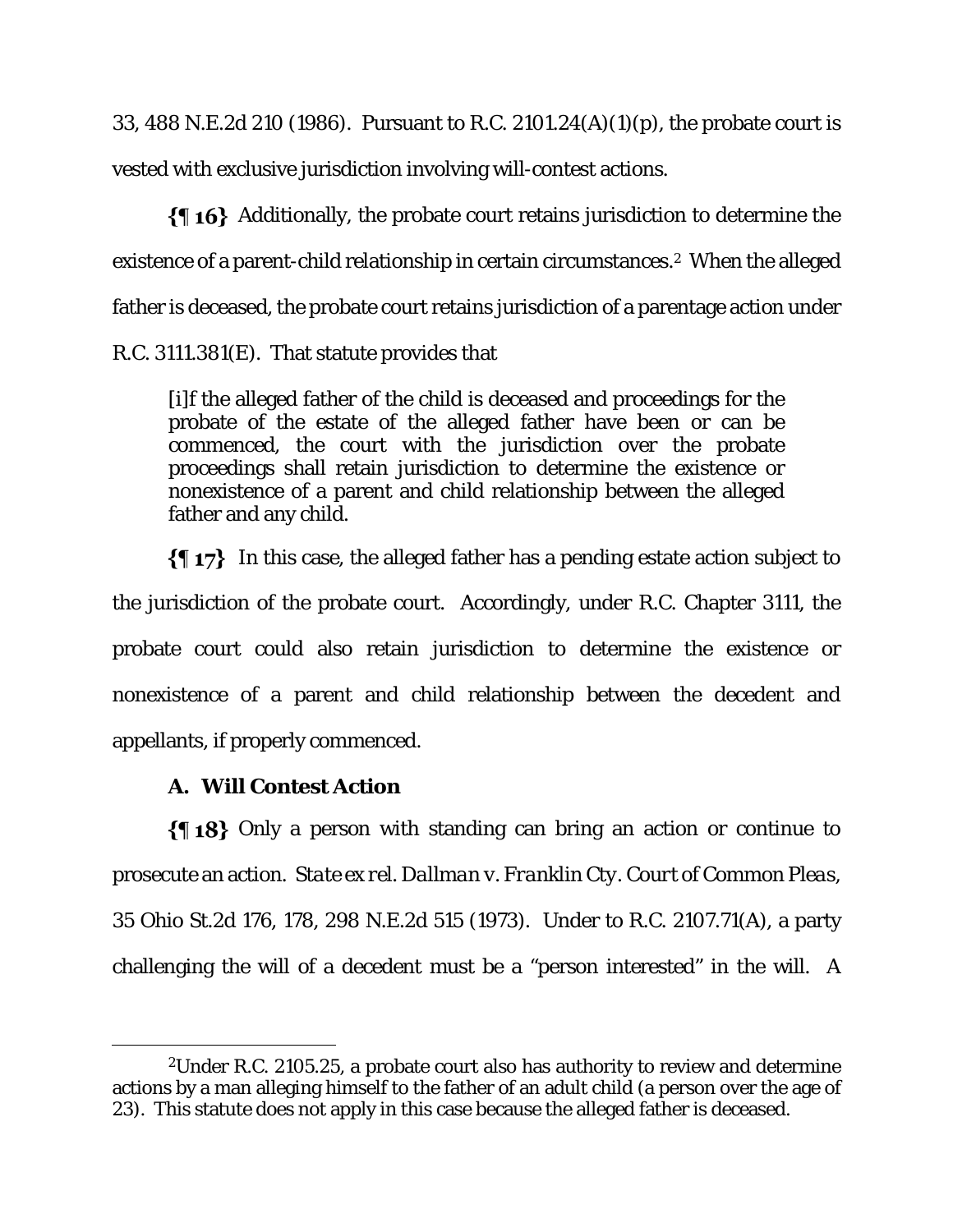"person interested," as defined by the statute, is one who has a "'direct, immediate and legally ascertained pecuniary interest in the devolution of the testator's estate as would be impaired or defeated by the probate of the will, or be benefitted by setting aside the will.'" *York v. Nunley*, 80 Ohio App.3d 697, 610 N.E.2d 576 (8th Dist.1992), quoting *Bloor v. Platt*, 78 Ohio St. 46, 49-50, 84 N.E. 604 (1908); *see also In re Estate of Scanlon*, 8th Dist. Cuyahoga No. 95264, 2011-Ohio-1097, ¶ 12.

 $\{\P_1\}$  In this case, appellants cannot claim to be "person[s] interested" under the decedent's will because they are not named as beneficiaries. Accordingly, to have standing to bring a will-contest action as a "person interested," appellants would have to establish that they could inherit under the laws of intestate succession if the decedent's will was declared invalid.3 To do this, the appellants must establish the existence of a parent-child relationship.

#### **B. Parentage Action**

 $\{\P$  20} Prior to 1982, an illegitimate child could inherit from her natural father only through certain means. The father had to: (1) marry the mother and acknowledge the child as his; (2) formally acknowledge in probate court that the child was his with the consent of the mother; (3) designate the child as an heir-atlaw; (4) adopt the child; or (5) make a provision for the child in his will. *See White* 

<sup>3</sup> Pursuant to R.C. 2105.06, when a person dies intestate, his property is distributed according to laws of intestate succession. Relevant to this case, under R.C. 2105.06(A), a decedent's property would pass "if there is no surviving spouse, to the children of the intestate or their lineal descendants, per stirpes."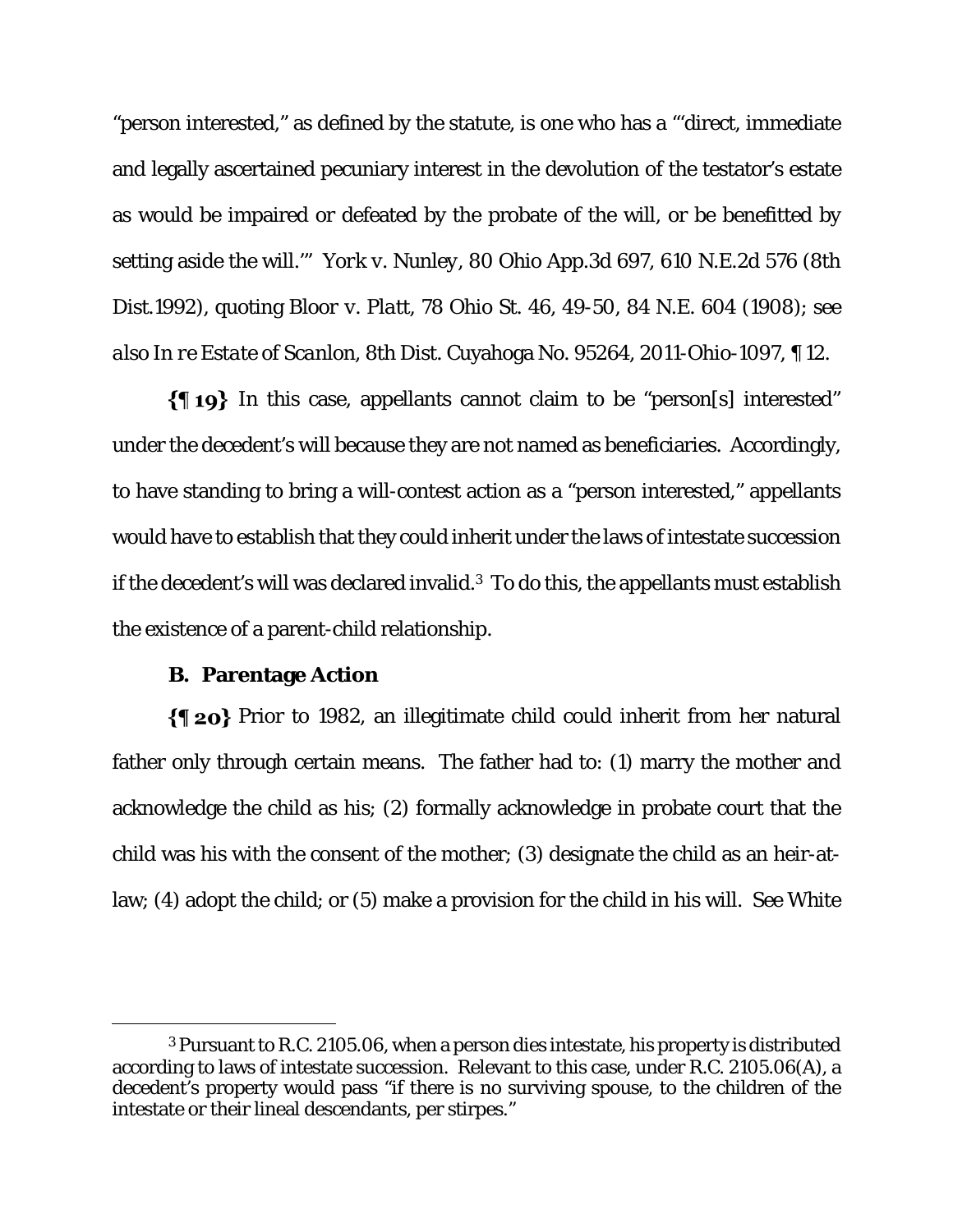*v. Randolph*, 59 Ohio St.2d 6, 11, 391 N.E.2d 333; *Garrison v. Smith*, 55 Ohio App.3d 14, 15, 561 N.E.2d 1041 (6th Dist.1988).

 $\{\P 21\}$  Currently, however, a child born out of wedlock can also inherit from her natural father by alternate means under the Ohio Parentage Act, promulgated under R.C. Chapter 3111. This chapter provides procedures for the judicial establishment of the parent-child relationship.

Relative to this appeal, an action to determine the existence or nonexistence of the father and child relationship may be brought by the child under R.C. 3111.04 $(A)(1)$ .<sup>4</sup> However, pursuant to R.C. 3111.05, such action must be brought within five years after the child reaches the age of majority. The statute provides:

An action to determine the existence or nonexistence of the father and child relationship may not be brought later than five years after the child reaches the age of eighteen. Neither section 3111.04 of the Revised Code nor this section extends the time within which a right of inheritance or a right to a succession may be asserted beyond the time provided by Chapter 2105., 2107., 2113., 2117., or 2123. of the Revised Code.

R.C. 3111.05.5

<sup>4</sup> R.C. 3111.03 also sets forth presumptions of paternity wherein a man is presumed to be the natural father of a child under certain circumstances. Appellants do not contend that any of these presumptions apply.

<sup>5</sup> Based on the plain language of the statute, it is apparent that the General Assembly contemplated the laws of inheritance when drafting and implementing this limitation period. Accordingly, any change is the law must be done by the General Assembly; this court cannot legislate from the bench.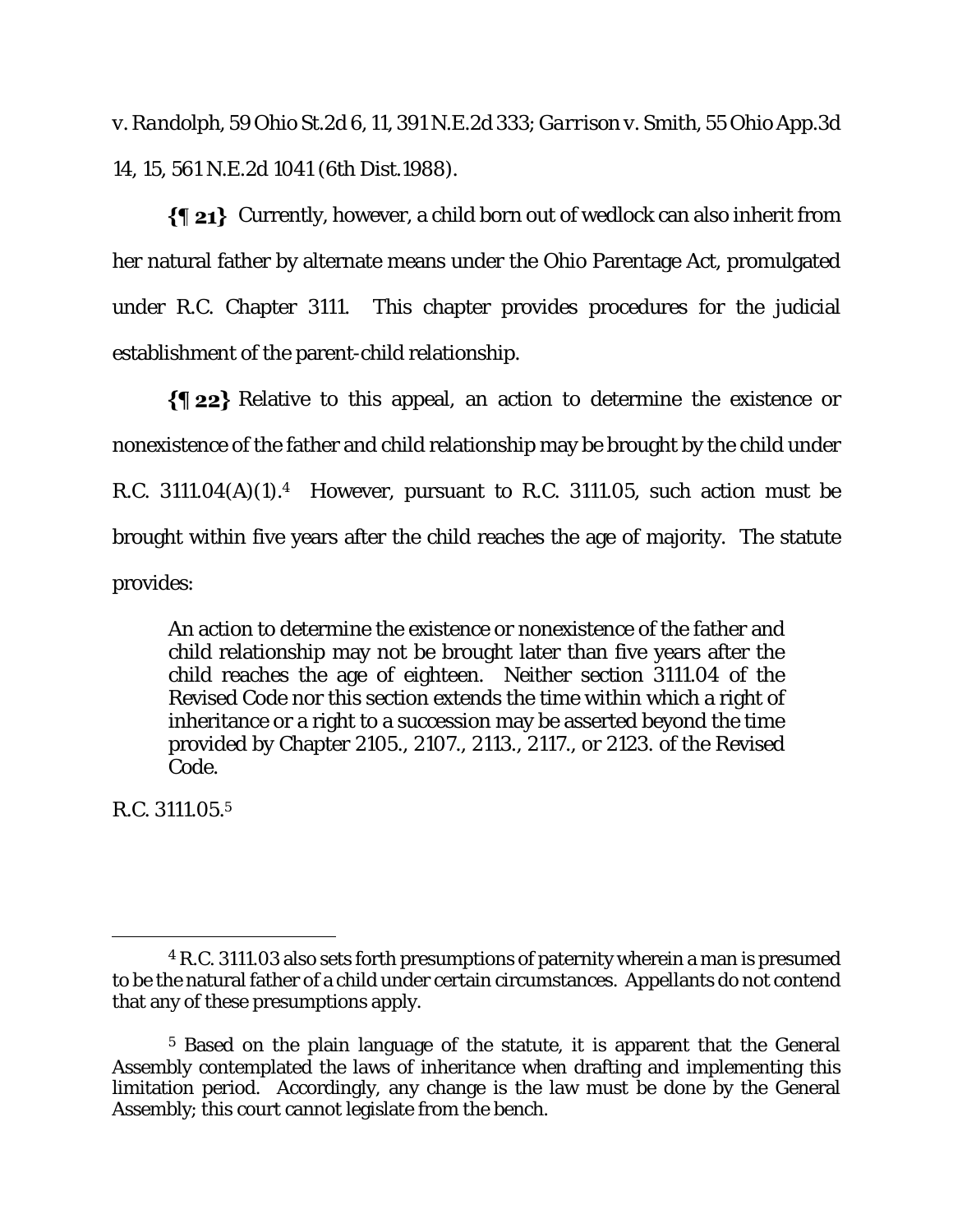$\{\P 23\}$  In this case, no assertion has been made that either of the appellants are 23 years old or younger. Accordingly, even if appellants properly brought a parentage action through the will-contest proceeding, their parentage action is timebarred under the applicable statute of limitations. As such, no determination could be made by the probate court regarding whether the decedent is the natural father of the appellants so as to allow appellants to inherit under the laws of intestate succession.

Insofar as appellants contend that the limitation period in R.C. 3111.05 violates their constitutional rights, the Ohio Supreme Court in *Wright v. Oliver*, 35 Ohio St.3d 10, 517 N.E.2d 883 (1988), applied this five-year statute of limitations in deciding a parentage action between a mother and an alleged father, and unquestionably found that R.C. 3111.05 is constitutional.

There is no question regarding the constitutionality of this statute. The R.C. 3111.05 limitations period avoids the equal protection infirmities of shorter limitations periods, which the United States Supreme Court declared unconstitutional in *Mills v. Habluetzel* (1982), 456 U.S. 91, and *Pickett v. Brown* (1983), 462 U.S. 1. It also recognizes a child's right to paternal support throughout his or her minority and protects the state's interest in enforcing a father's duty to support illegitimate as well as legitimate children. *See Johnson v. Norman* (1981), 66 Ohio St. 2d 186, 20 O.O. 3d 196, 421 N.E. 2d 124; *Franklin v. Julian* (1972), 30 Ohio St. 2d 228, 59 O.O. 2d 264, 283 N.E. 2d 813.

*Id.* at 11, fn 1. Accordingly, until otherwise determined, the statute of limitations contained in R.C. 3111.05 is constitutional.

## **III. Conclusion**

 $\{\P 25\}$  Because appellants are not named as beneficiaries under the decedent's will, and they would not inherit under the laws of intestate succession,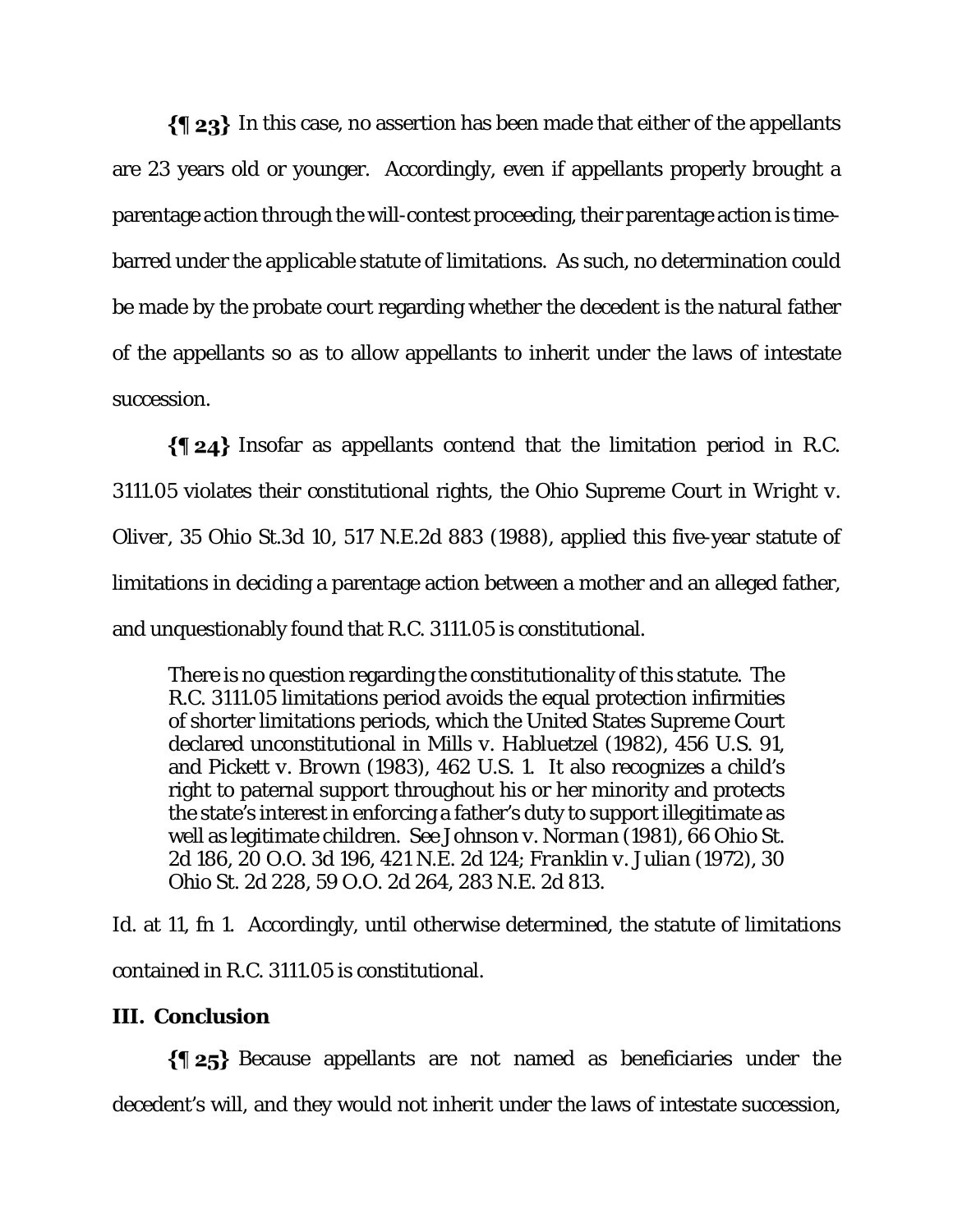the probate court properly found that appellants are not "persons interested" to have standing to bring a will contest action. As such, the court lacked jurisdiction over the matter and properly dismissed the case.

 $\{\P 26\}$  The facts of this case are quite concerning, and unfortunately, this court cannot afford appellants the relief they are requesting. This court sympathizes with appellants, but until the General Assembly either changes the statute of limitations or creates an avenue to allow alleged natural-born children who have been socially recognized and known to the decedent or his heirs to obtain or establish the parent-child relationship beyond the existing statute of limitations, this court is bound by the laws as written.

 $\{\P 27\}$  Judgment affirmed.

It is ordered that appellees recover from appellants costs herein taxed.

The court finds there were reasonable grounds for this appeal.

It is ordered that a special mandate be sent to said court to carry this judgment into execution.

A certified copy of this entry shall constitute the mandate pursuant to Rule 27 of the Rules of Appellate Procedure.

### KATHLEEN ANN KEOUGH, JUDGE

 $\overline{a}$ 

FRANK D. CELEBREZZE, JR., P.J., CONCURS; MARY EILEEN KILBANE, J., DISSENTS (WITH SEPARATE OPINION)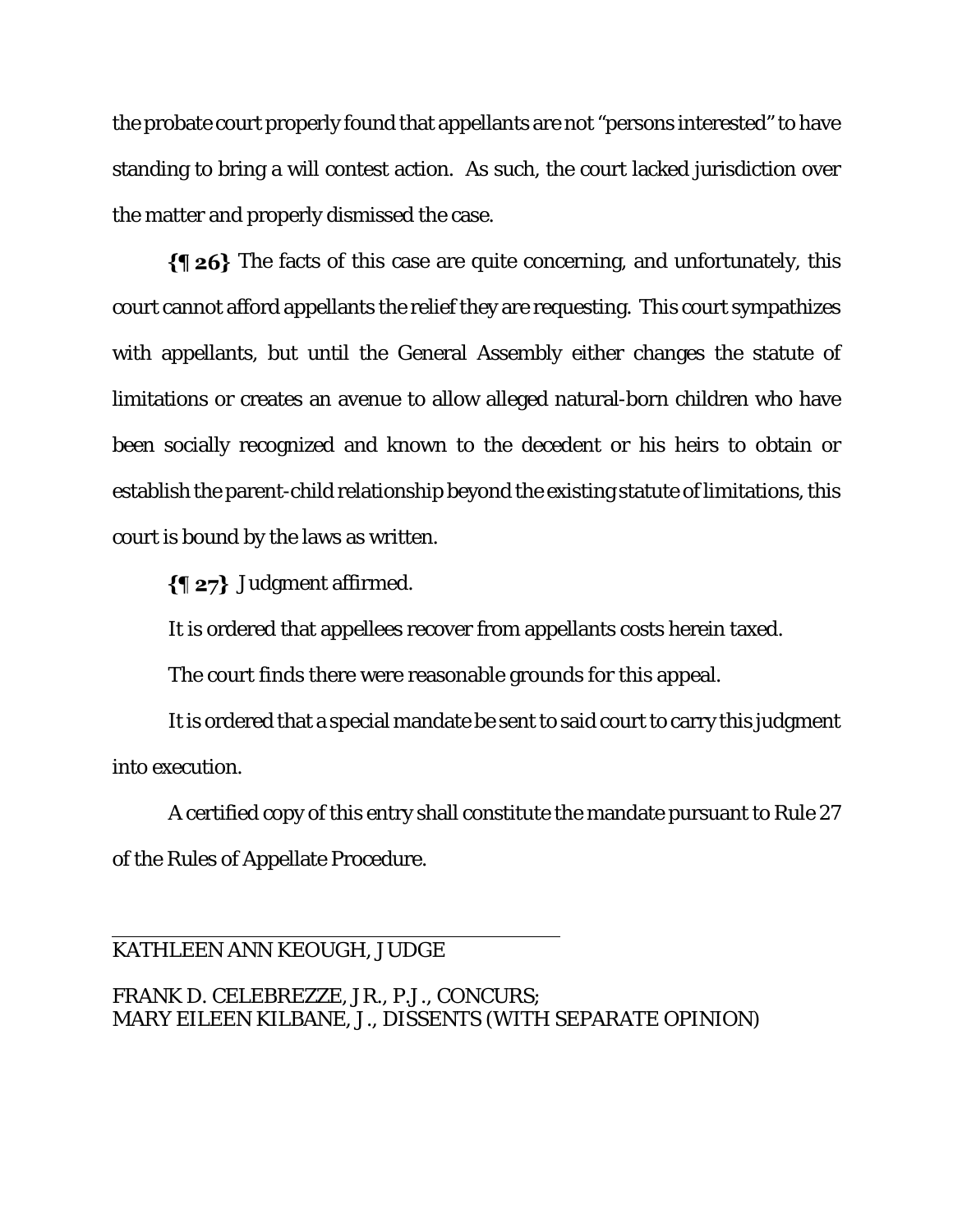#### MARY EILEEN KILBANE, J., DISSENTING:

 $\{ \{ 28\}$  I respectfully dissent with the majority opinion. I would find that R.C. 3111.05, the Ohio Parentage Act's statute of limitations, is fundamentally unfair to natural born children who wish to legally establish a parent-child relationship. Specifically, children born out of wedlock who want to establish a legally recognized parent-child relationship with their biological father need an extended statute of limitations beyond the current threshold of five years after the age of majority.

I propose that Ohio's Parentage Act, R.C. 3111, et seq., places unreasonable expectations on persons under the age of 23. These individuals are expected to have the wherewithal and mental acuity to understand the merits of legally declaring a parent-child relationship and to have the financial means to secure counsel that will help them facilitate the proceedings. Further, the current statute of limitations ignores that some children may not learn the identity of their biological parent prior to the children turning 23 years of age. Young individuals need additional time within which they can legally establish the parent-child relationship. Such a mechanism is employed in the juvenile context to provide minor victims of sexual abuse an extended statute of limitations, and I recommend adopting a similar extension of time here. *See* R.C. 2305.111(C) (a claim of childhood sexual abuse shall be filed within 12 years after the child reaches the age of majority).

 $\{\P$  30} Here, appellants offer an affidavit from their mother, birthday cards from the decedent, and their names listed in the decedent's obituary to support their parentage claim. Additionally, the decedent named the appellants as beneficiaries